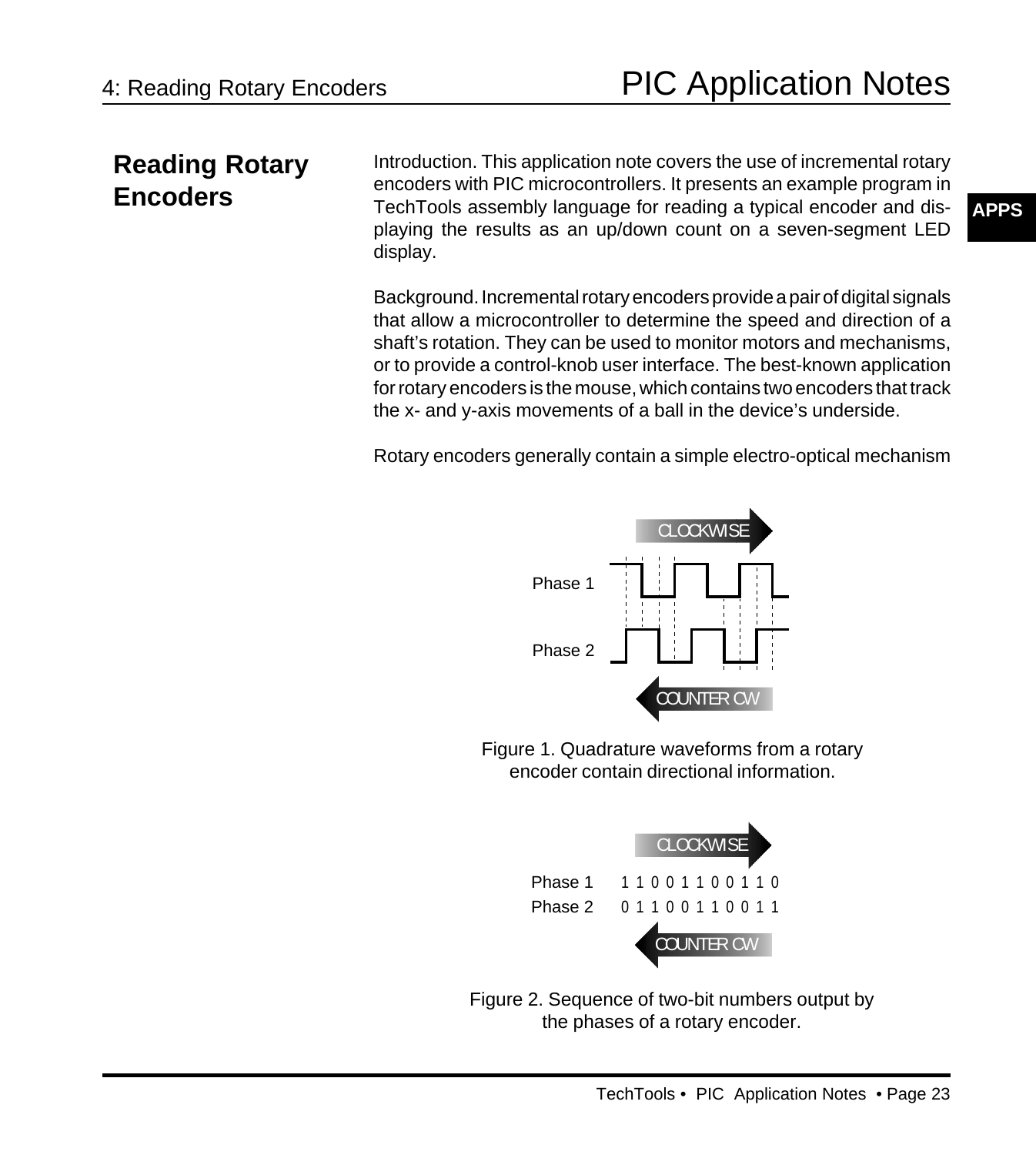consisting of a slotted wheel, two LEDs, and two light sensors. Each LED/sensor pair is arranged so that the devices face each other through the slots in the wheel. As the wheel turns, it alternately blocks and passes light, resulting in square wave outputs from the sensors.

The LED/sensor pairs are mounted offset relative to one another, so that the output square waves are offset 90 degrees in phase. This is known as quadrature, because 90 degrees amount to one-quarter of a full 360 degree cycle.



This phase relationship provides the information needed to determine the encoder's direction of rotation (see figure 1).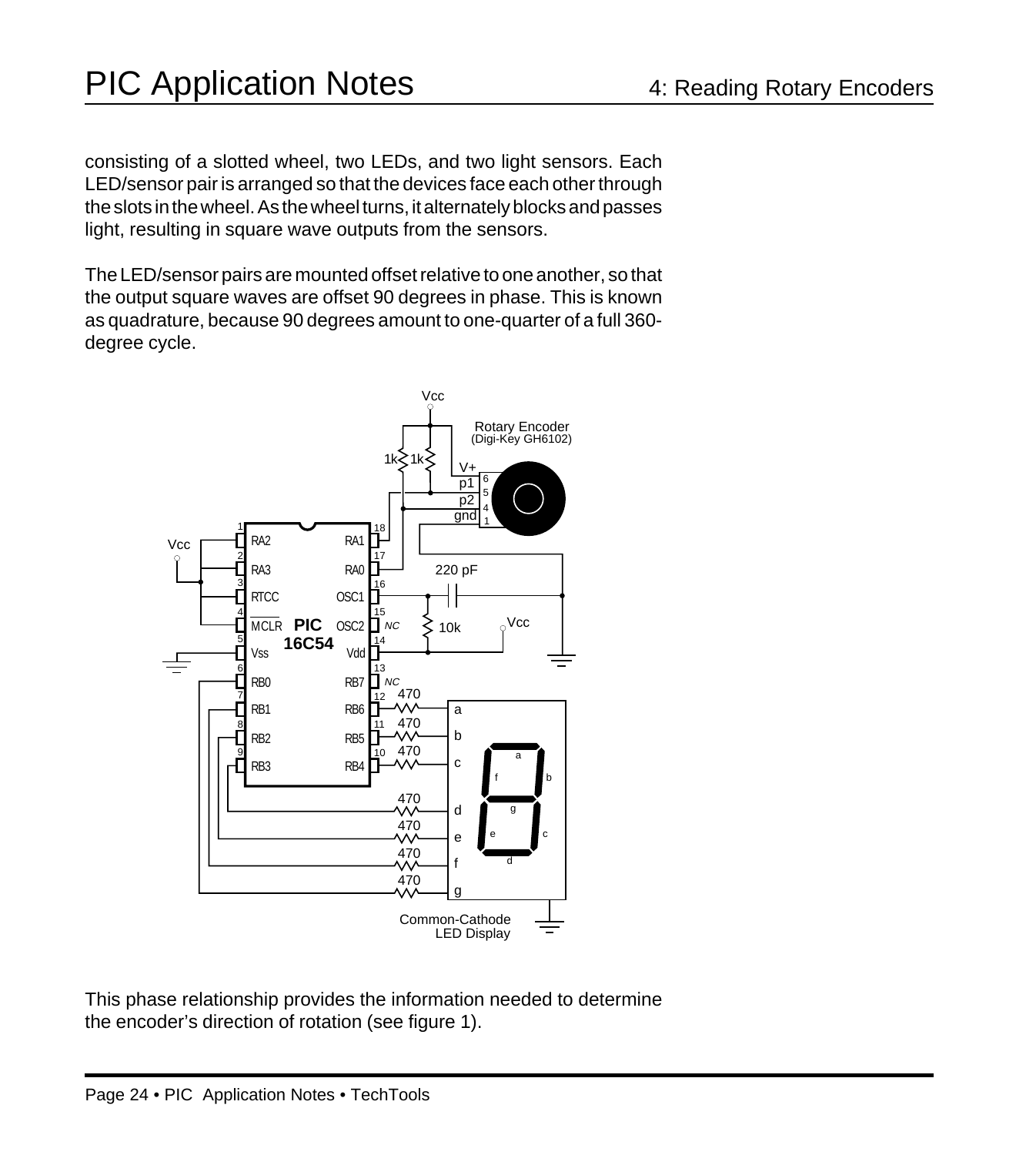The dotted lines in figure 1 indicate a common method of reading direction. For instance, if phase 1 is high and phase 2 is rising, the direction is clockwise (CW). If phase 1 is low and phase 2 is rising, the direction is counterclockwise (CCW).

For the sake of interpreting this output with a PIC or other microcontroller, it's probably more useful to look at the changing states of the phases as a series of two-bit numbers, as shown in figure 2 above.

When the encoder shaft is turning CW, you get a different sequence of numbers (01,00,10,11) than when it is turning CCW (01,11,10,00). You may recognize this sequence as Gray code. It is distinguished by the fact that only one bit changes in any transition. Gray code produces no incorrect intermediate values when the count rolls over. In normal binary counting, 11 rolls over to 00. If one bit changed slightly before the other, the intermediate number value could be incorrectly read as 01 or 10 before settling into the correct state of 00.

Interpreting this code amounts to comparing the incoming sequence to the known sequences for CW and CCW rotation. A lookup table would do the trick. However, this approach, while easy to understand, is inefficient. The shortcut method uses an interesting property of the twobit Gray code sequence.

Pick any pair of two-bit numbers from the CW sequence shown in figure 2; for instance, the first two: 10, 11. Compute the exclusive-OR (XOR) of the righthand bit of the first number with the lefthand bit of the second. In this case, that would be 0 XOR  $1 = 1$ . Try this for any CW pair of numbers from the table, and you'll always get 1.

Now reverse the order of the number pair: 11, 10. XOR the right bit of the first with the left of the second  $(1 XOR 1 = 0)$ . Any CCW pair of numbers will produce a 0.

How it works. The schematic in figure 3 shows a typical rotary encoder connected to the lower two bits of port RA, and a seven-segment LED display to port RB. The circuit performs a simple task: the count displayed on the LED goes up when the control is turned CW, and down when it is turned CCW. The display is in hexadecimal, using seven-segment approximations of the letters: A, b, C, d, E, and F.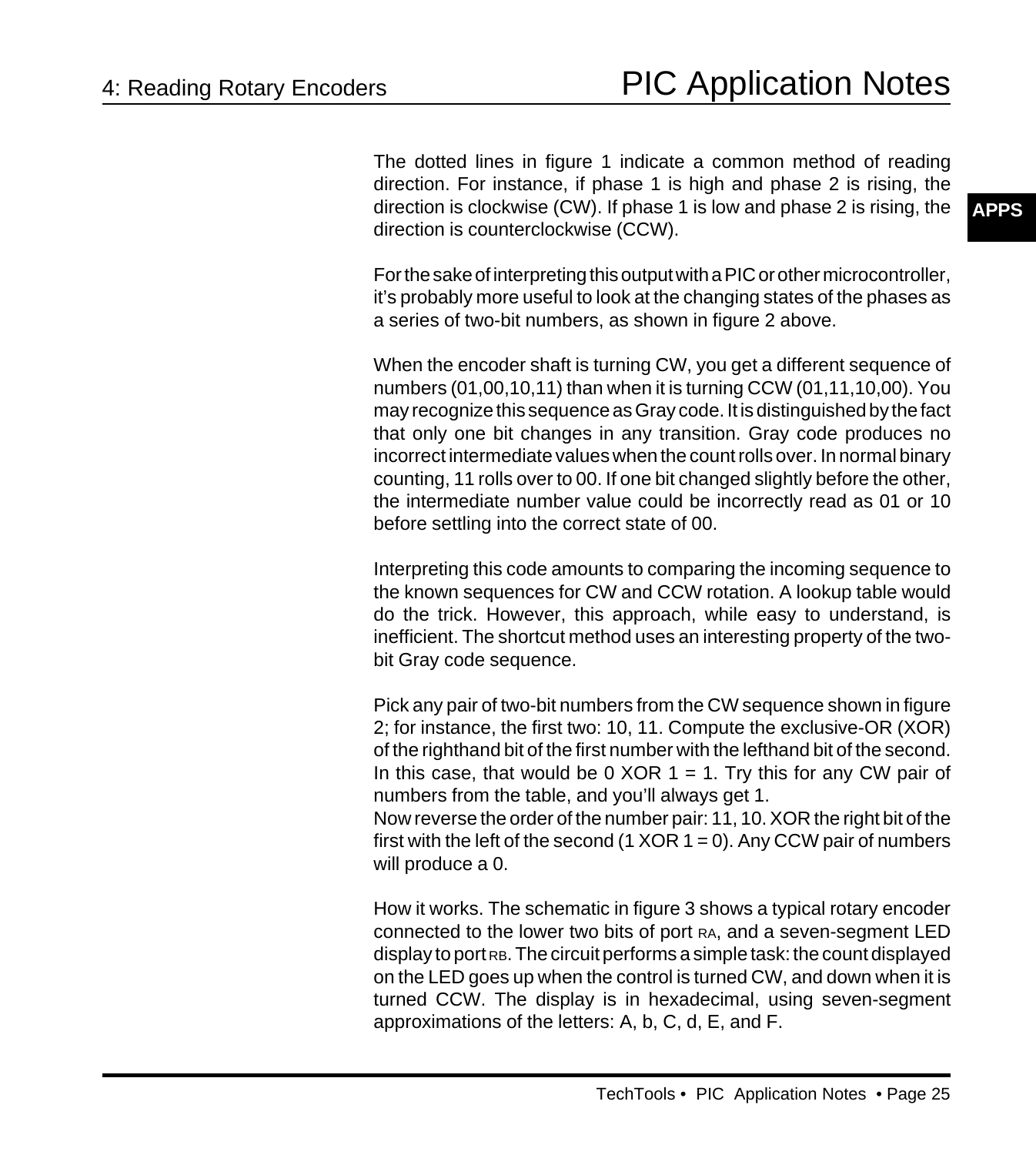The program begins by setting up the I/O ports and clearing the variable counter. It gets an initial input from the encoder, which goes into the variable old, and strips off all but the two least-significant bits (LSBs).

The body of the program, starting with : loop, calls check\_encoder and then displays the latest value of *counter* on the LED display.

Most of the interesting business happens in *check\_encoder* itself. Here, the program gets the latest value at the encoder inputs, strips all but the two LSBs, and XORs the result into a copy of the old value. If the result is zero, the encoder hasn't moved since its last reading, and the routine returns without changing the value of *counter*.

If the value has changed, the routine moves the value in *old* one bit to the left in order to align its LSB with the high bit of the two-bit value in new. It XORs the variables together. It then examines the bit old. 1. If the bit is 1, counter is incremented; if it's 0, counter is decremented.

Modifications. To avoid 'slippage' errors (where a change in encoder position does not change the counter, or results in the wrong change), check\_encoder must be called at least once every 1/(encoder resolution max revs per second). For instance, if the encoder might turn 300 rpm (5 revs per second) and its resolution is 32 transitions per turn, *check\_encoder* must be called every 1/(32,5) seconds, or 6.25 milliseconds. For a user interface, bear in mind that generally the larger the knob, the slower the input. Substitution of a larger control knob may be all that's required to reduce the sampling rate.

In circumstances where electrical noise might be a problem, Microchip's PIC data sheet indicates that it might be wise to move the port I/O assignments to the beginning of check\_encoder. Electrostatic discharge (ESD) from the user's fingertips, or some other electrical noise, could corrupt an I/O control register. This would prevent the routine from reading the encoder.

Program listing. This program may be downloaded from our Internet ftp site at ftp.tech-tools.com. The ftp site may be accessed directly or through our web site at http://www.tech-tools.com.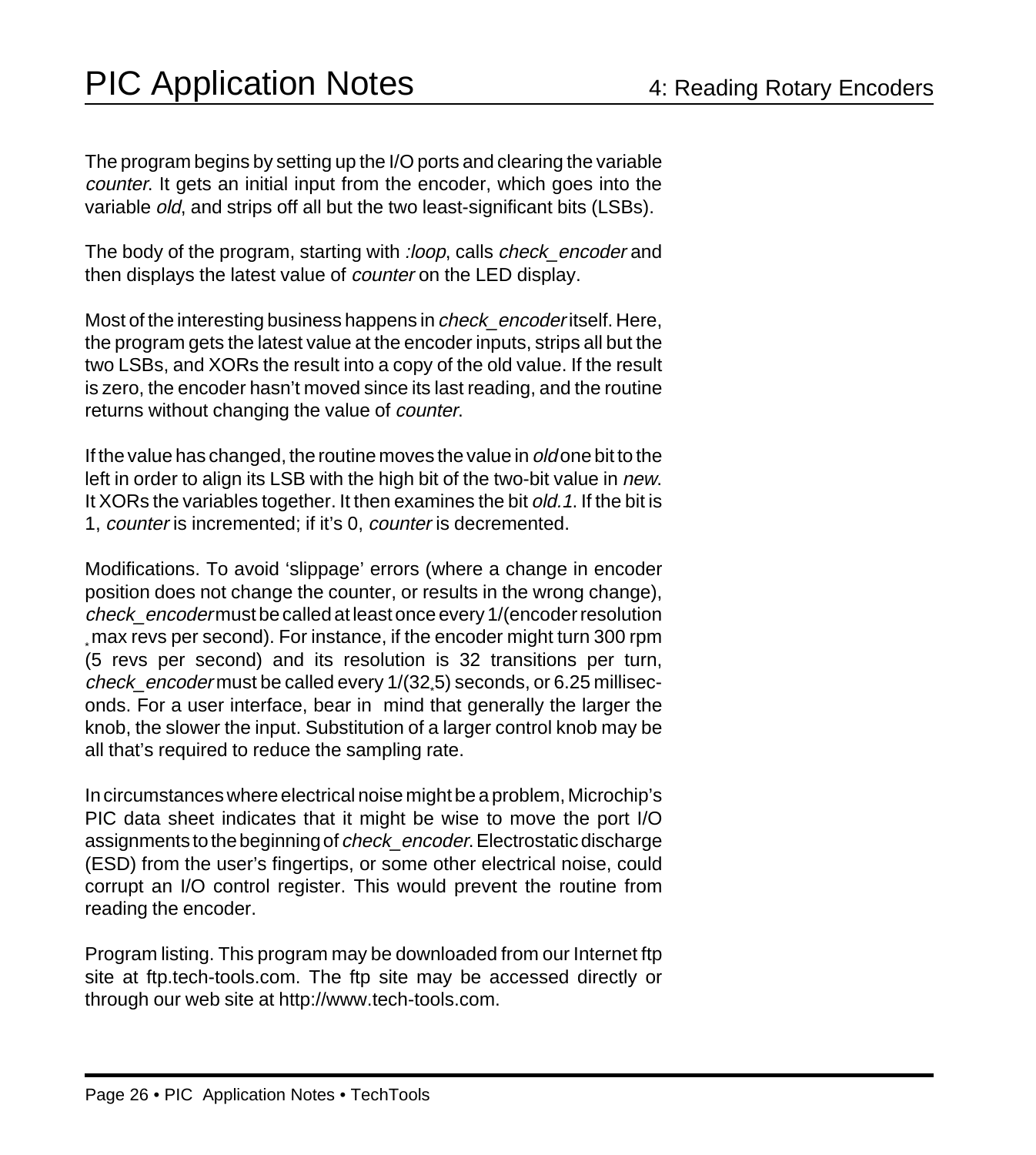## ; PROGRAM: Read Rotary Encoder (RD\_ENCDR.SRC)

- ; This program accepts input from a rotary encoder through bits RA.0 and RA.1,
- ; determines the direction of rotation, and increments or decrements a counter
- ; appropriately. It displays the hexadecimal contents of the four-bit counter on a
- ; seven-segment LED display connected to port RB.

|                                                          | device<br>reset                         | pic16c54,rc_osc,wdt_off,protect_off<br>start                                      | ; Remember to change device info when programming a different PIC.         |  |  |
|----------------------------------------------------------|-----------------------------------------|-----------------------------------------------------------------------------------|----------------------------------------------------------------------------|--|--|
| encoder                                                  | $=$                                     | ra                                                                                |                                                                            |  |  |
| display                                                  | $=$                                     | rb                                                                                |                                                                            |  |  |
| ; Variable storage above special-purpose registers.      |                                         |                                                                                   |                                                                            |  |  |
|                                                          | org                                     | 8                                                                                 |                                                                            |  |  |
| temp                                                     | ds                                      | 1                                                                                 |                                                                            |  |  |
| counter                                                  | ds                                      | 1                                                                                 |                                                                            |  |  |
| old                                                      | ds                                      | 1                                                                                 |                                                                            |  |  |
| new                                                      | ds                                      | 1                                                                                 |                                                                            |  |  |
| ; Set starting point in program ROM to zero.<br>0<br>org |                                         |                                                                                   |                                                                            |  |  |
| start<br>:loop                                           | mov<br>mov<br>clr<br>mov<br>and<br>call | !rb, #0<br>!ra, #255<br>counter<br>old, encoder<br>old, #00000011b<br>chk_encoder | ; Set rb to output.<br>; Set ra to input.                                  |  |  |
|                                                          | mov<br>call<br>mov<br>goto              | w, counter<br>sevenseg<br>display, w<br>:loop                                     |                                                                            |  |  |
| chk_encoder                                              | mov<br>and<br>mov                       | new, encoder<br>new, #00000011b<br>temp, new                                      | ; Get latest state of input bits.<br>; Strip off all but the encoder bits. |  |  |
|                                                          | xor<br>jz                               | temp, old<br>:return                                                              | ; Is new = old?<br>; If so, return without changing<br>: counter.          |  |  |
|                                                          | clc                                     |                                                                                   | ; Clear carry in preparation for<br>: rotate-left instruction.             |  |  |
|                                                          | rl                                      | old                                                                               | ; Move old to the left to align old.0<br>; with new.1.                     |  |  |
|                                                          | xor                                     | old, new                                                                          |                                                                            |  |  |
|                                                          | jb                                      | $old.1$ , :up                                                                     | ; If the XOR resut is 1, increment<br>; counter, otherwise decrement.      |  |  |
| :down                                                    | dec                                     | counter                                                                           |                                                                            |  |  |

**APPS**